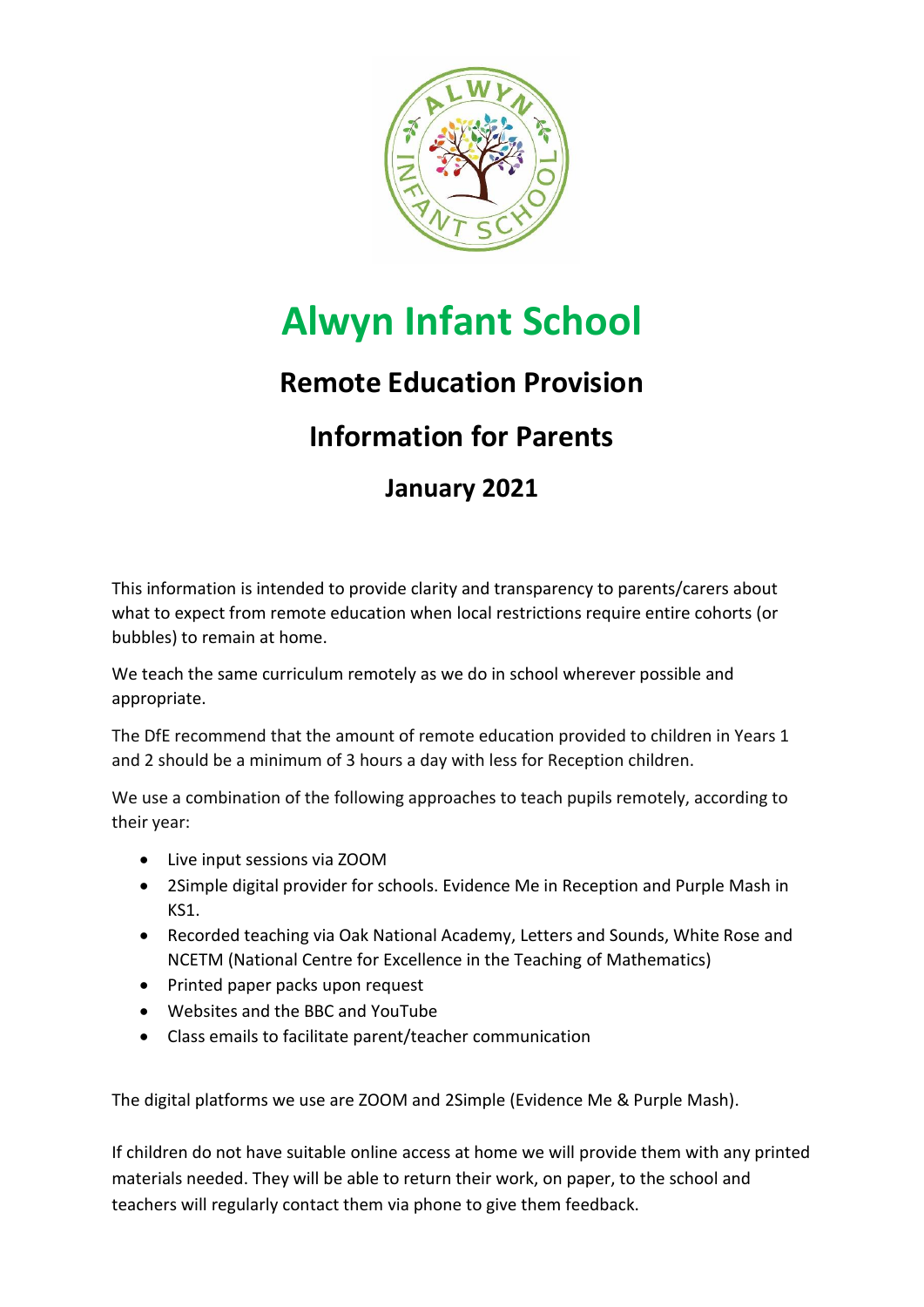#### **Reception:**

- Daily phonics during the morning ZOOM call. This will also include some sessions on letter formation.
- Children continue to have access to Reading Eggs which has numerous books. A part of Reading Eggs is Fast Phonics which has phonic games for consolidation of the sounds of the week.
- Maths planning uses White Rose which provides the children with teacher led videos and activities on the topic of the week.
- Literacy planning using the DfE approved Oak Academy for children to access online and complete the given activities.
- Fun activities will be included on the plan, which will link to the various topics covered.
- Links for daily work outs through the BBC and YouTube channel will be sent out.
- Parents are encouraged to send their children's work to teachers via Evidence Me and/or email, and to ask any questions about class based learning via these platforms.
- A second zoom call in the afternoon will include some counting activities and a story.

#### **Year One:**

- Phonics planning using the Letters and Sounds website, which provides videos on each sound that the children should be learning. Parents/carers will also be introduced to our brand new phonics scheme 'Floppy's Phonics'. Children will be provided with their own username and password to access e-books.
- Children continue to have access to Reading Eggs.
- Maths planning uses the DfE approved Oak Academy website which provides the children with teacher led videos and activities on the topics we cover in school. We hope that this allows for independent learning for the children, without the need for adult input at home.
- Science planning has been adapted for the children to complete at home. The children should be able to complete this independently. They are covering science at least once a week.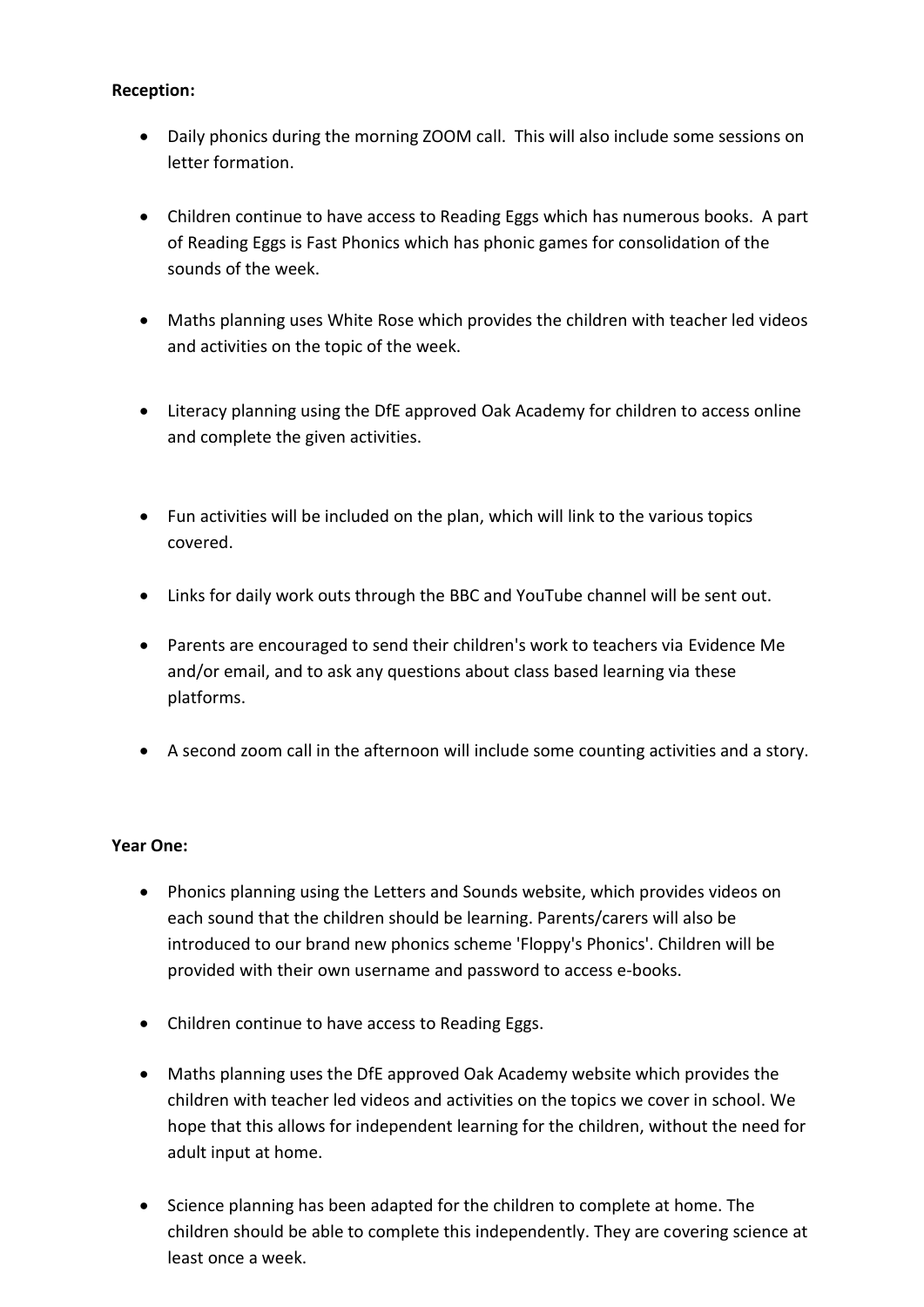- Topic/foundation subject planning is also included in the home learning plan. The children are provided with ideas for fun arty activities, as well as PSHE topics to help support their mental health.
- Purple Mash activities allowing for communication/feedback between teacher and child.
- PE websites have been shared with parents so the children can exercise. Our PE provider, from the School Sports Partnerships, will be providing further online resources.
- Extra activities have been added to the home learning plans. If a parent or child feels that they would like more work, they can access it. This links in with their English learning from that week.
- Every English lesson also includes challenge questions.
- The teachers will continue to encourage parents to send their children's work to them via email and to ask questions about class based learning via email.
- Teachers reply to emails containing children's work with feedback and comments.
- The teachers meet with their children, twice a day, via ZOOM to communicate with them about the activities for the day. The morning ZOOM call explains the planning for that day and looks at the various resources. The teachers also explain which activities are child led, and the ones that they may require adult support with. The afternoon ZOOM call encourages the children to talk about the work they have done during the day and may include some PSHE activities and a story.

#### **Year Two:**

- Daily English activities following the Year 2 curriculum with challenge activities included.
- Daily maths activities following the Year 2 curriculum. The DfE approved Oak Academy, White Rose and NCETM websites support this learning. Starter activities to recap and embed previous learning are included as well as optional challenges.
- Phonics planning will be revision of phonics using the Letters and Sounds website, which provides videos on each sound the children are learning. Parents/carers will also be introduced to our brand new phonics scheme 'Floppy's Phonics'. Children will be provided with their own username and password to access e-books.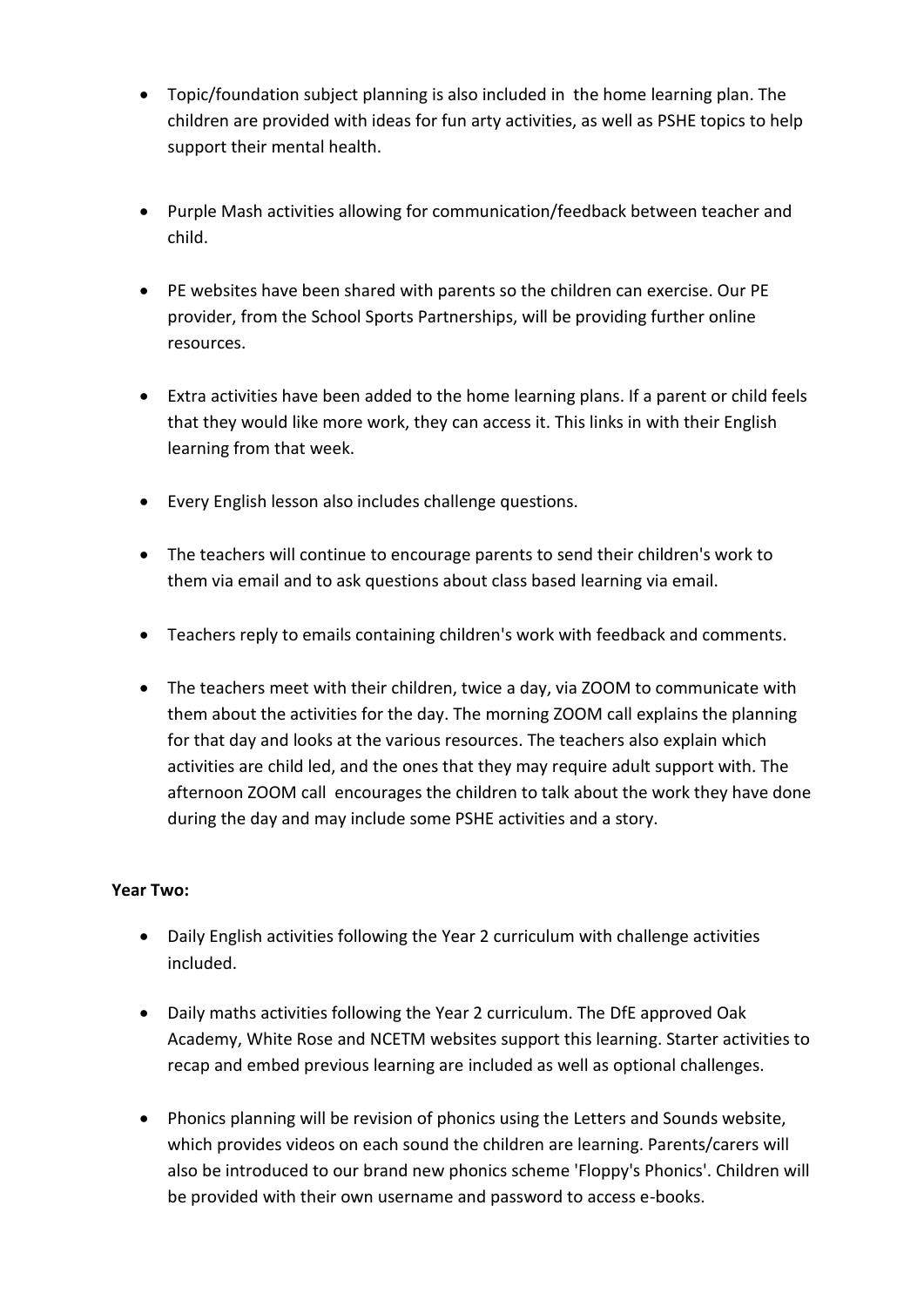- Children continue to have access to Reading Eggs. User names and passwords can be found at the back of each child's yellow reading record book.
- Science planning follows the Year 2 curriculum and is adapted for home learning. The children will have science learning most weeks.
- Topic/foundation subject planning is also included in the home learning plan and will follow the Year 2 curriculum, for example a week's or fortnight's planning might have a particular history or geography focus. The children will be provided with ideas for fun art and DT activities, as well as PSHE topics to help support their mental health.
- Purple Mash activities allowing for communication/feedback between teacher and child.
- PE websites have been shared with parents so the children can exercise. Our PE provider, from the School Sports Partnerships, will be providing further online resources.
- The planning will include computing activities for the children using the Purple Mash website. User names and passwords can be found at the back of each child's yellow reading record book. This website will also be used to set other curriculum activities to support understanding and learning. These can be returned to the teachers for specific, individual feedback.
- The teachers will continue to encourage parents to send their children's work to them via email and will provide feedback. Parents/carers are encouraged to ask teachers questions about the home learning via the class emails.
- The teachers will meet with their children, twice a day, via ZOOM, to communicate with them about the activities for the day. The morning ZOOM call explains the planning for that day and looks at the various resources. The teachers will also explain which activities are child led, and the ones that they may require adult support with. The afternoon ZOOM call encourages the children to talk about the work they have done during the day and may include some PSHE activities and/or a story.

#### **Pupil Engagement:**

We will monitor pupil engagement with remote education by keeping a record of those children who:

- attend ZOOM calls
- share their work with the teacher
- engage in Evidence Me/Purple Mash activities